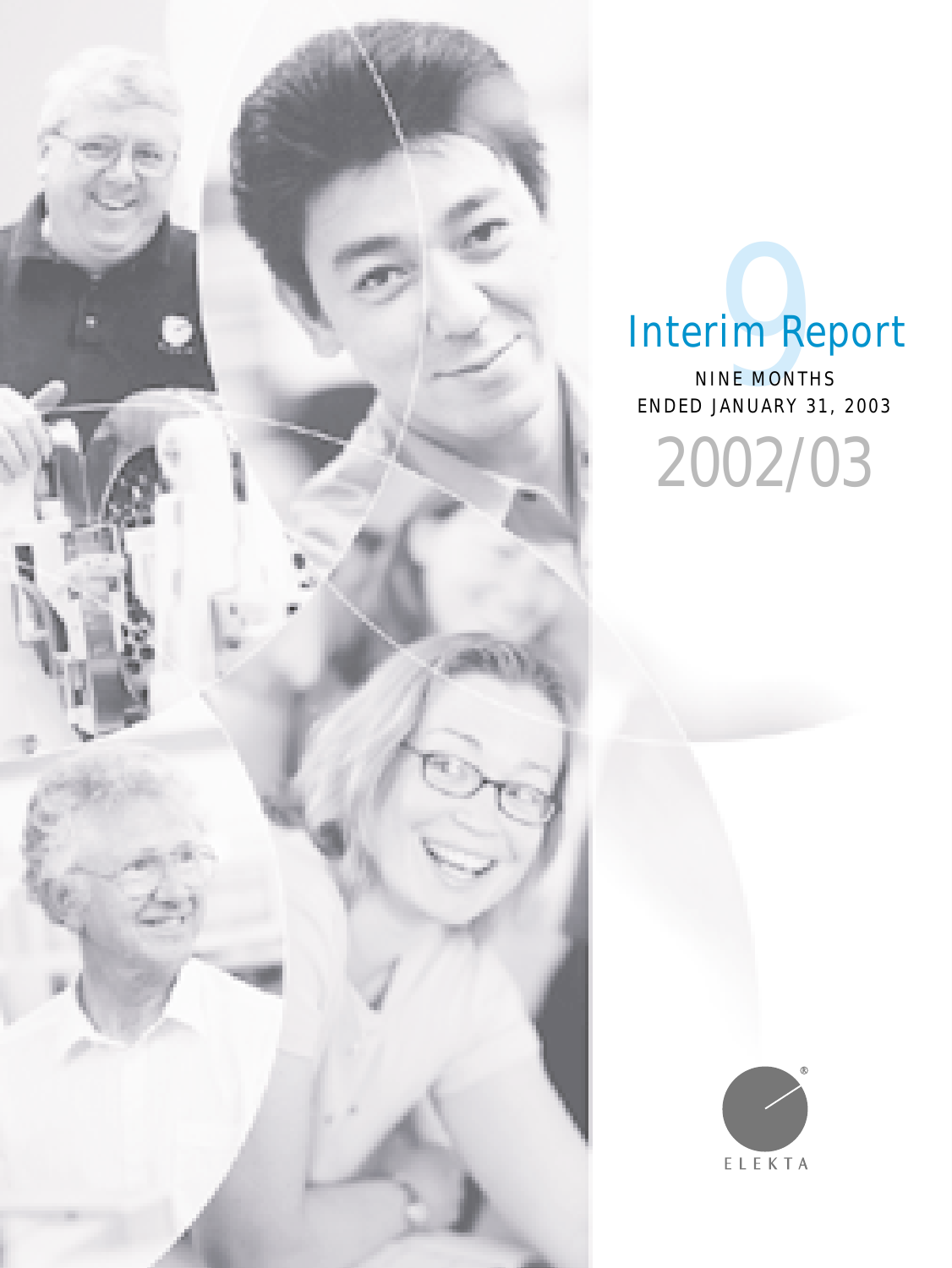# Interim report Nine months ended January 31, 2003

- **Operating profit improved sharply, by SEK 102 M, to SEK 235 M (133) and the operating margin rose to 12 (7) percent.**
- Cash flow after investments was positive, amounting **to SEK 180 M (neg: 61).**
- Order bookings increased by 7 percent to **SEK 2,212 M (2,076).**
- Net sales increased by 6 percent to SEK 2,037 M (1,913).
- **Net sales of after-market products and services increased by 11 percent, to SEK 605 M (545), and accounted for 30 (28) percent of the Group total.**
- Earnings per share after dilution improved by **60 percent to SEK 4.82 (3.00).**

Despite a generally weak economy and the prevailing currency situation, Elekta's operating profit increased strongly. The trend in the international healthcare market continues to be positive and the demand for Elekta's products and treatment methods for cancer and neurological disorders remains strong.

Elekta's strategy is to further develop its role as a systems supplier and to continuously add new solutions and services that develop the customers value chain.

As a result of an increasingly older population and improved diagnostic methods, the number of detected cancer cases is rising. The development of treatment methods for cancer is focusing increasingly on high-precision radiation treatment. Elekta is currently the second-largest supplier in the world, and the largest in Europe, of solutions for high-precision radiotherapy of cancer, notably using Intensity Modulated Radiation Treatment (IMRT). IMRT makes it possible to adapt the radiation dose more precisely to the tumor's three-dimensional shape and specific radiation sensitivity, without damage to healthy tissue, thereby improving the patient's treatment result and quality of life. The market has rapidly accepted IMRT as a clinically and financially effective method of improved cancer care.

The need for non-invasive radiation surgery is growing. Today, approximately 235 of each million persons suffer from the type of brain disease that is suitable for radiation surgery using the Leksell Gamma Knife®. The areas of illness in which radiation surgery is rising

sharply are certain metastases in the brain and functional disorders such as severe facial pain and, in the future, epilepsy. Radiation using the Leksell Gamma Knife is characterized by the high quality of care provided and its cost-effectiveness, as well as being very patient-friendly.

#### **Order bookings and backlog**

Order bookings increased by 7 percent, to SEK 2,212 M (2,076). With unchanged exchange rates between the years, the order bookings would have increased by 15 percent. Orders for oncology products rose by 14 percent, to SEK 1,583 M (1,385) and orders for neurosurgery products declined by 9 percent, to SEK 629 M (691).

Order bookings during the third quarter of the fiscal year rose 2 percent, to SEK 746 M (732). With unchanged exchange rates the increase would have been circa 12 percent.





Calculated on a rolling 12-month basis, order bookings rose 5 percent, to SEK 3,063 M.

Order bookings exceeded net sales but the Group's order backlog was affected due to the weakening of, primarily, the US dollar. As of January 31, 2003, the order backlog amounted to SEK 2,263 M, compared with SEK 2,317 M at April 30, 2002.

Increased investments in cancer care in Europe Order bookings in Region Europe, including the Middle East and Africa, increased 21 percent, to

### Order bookings

| $\tilde{\phantom{a}}$<br><b>SEK M</b> | Quarter 3<br>2002/03 | Quarter 3<br>2001/02 | 9 months<br>2002/03 | 9 months<br>2001/02 | Rolling<br>12 months | Change,<br>% |
|---------------------------------------|----------------------|----------------------|---------------------|---------------------|----------------------|--------------|
| Europe, Middle East, Africa           | 359                  | 277                  | 1,008               | 836                 | 1,279                | 17           |
| North and South America               | 243                  | 348                  | 760                 | 828                 | 1,179                |              |
| Japan                                 | 29                   | 31                   | 141                 | 145                 | 213                  | $-21$        |
| Asia excl. Japan                      | 115                  | 76                   | 303                 | 267                 | 392                  |              |
| Group                                 | 746                  | 732                  | 2,212               | 2,076               | 3,063                | 5            |
| of which                              |                      |                      |                     |                     |                      |              |
| Oncology                              | 549                  | 527                  | 1,583               | 1.385               | 2,099                | 14           |
| Neurosurgery                          | 197                  | 205                  | 629                 | 691                 | 964                  | $-10$        |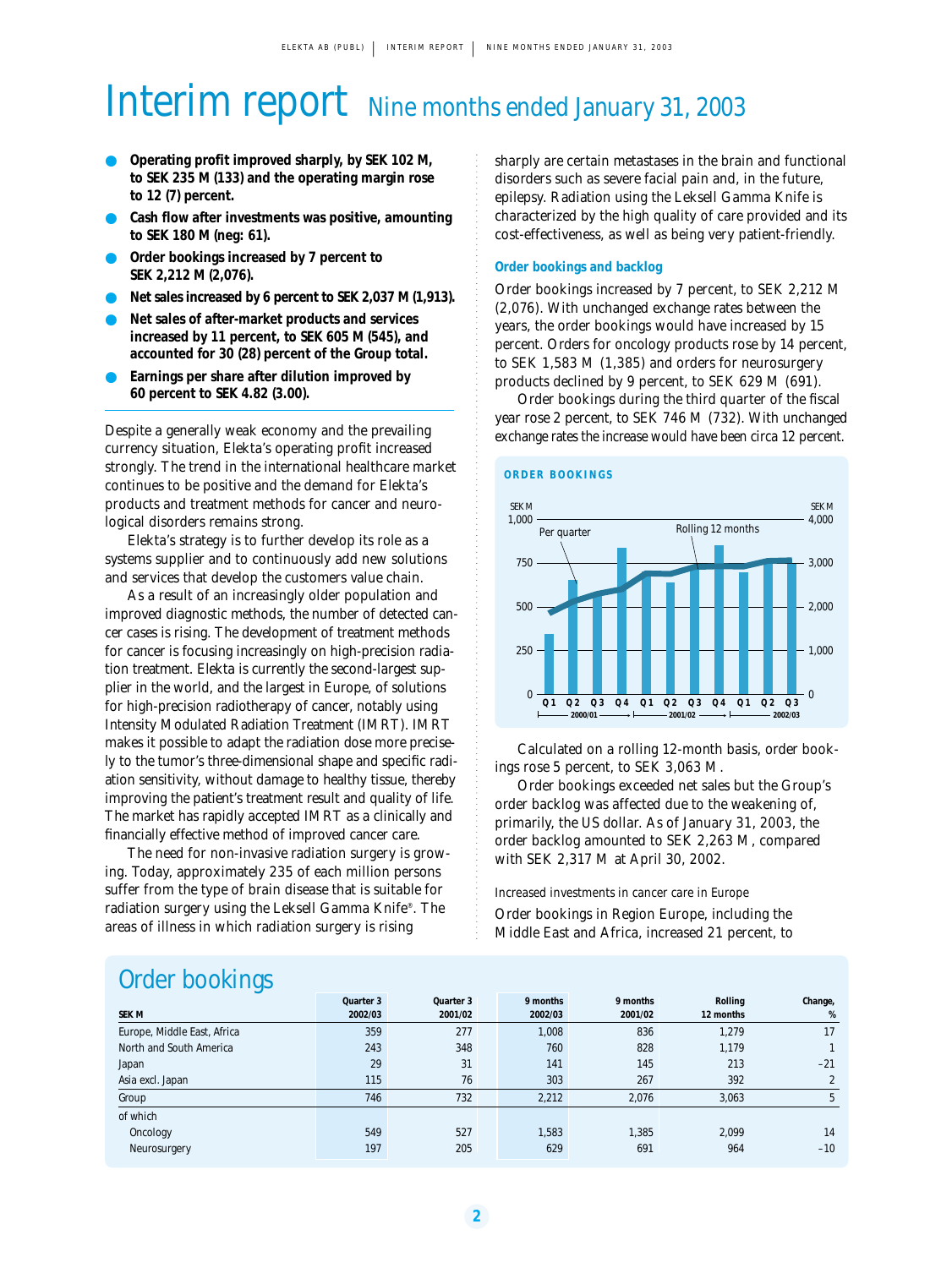

SEK 1,008 M (836). There was a strong increase in orders for oncology products. Substantial investments in the development of cancer care are being made in the Netherlands, the UK and France.

#### Stable demand in North America

Orders booked in North and South America declined by 8 percent and amounted to SEK 760 M (828). The US dollar has declined by 12 percent in relation to the Swedish krona, compared with the preceding year. Based on an unchanged exchange rate, order bookings increased 4 percent. Order bookings for oncology products increased by one percent. University hospitals and others show great interest in Elekta's recently launched product platform SYNERGY™ for image guided radiation of cancer. Order bookings for neurosurgery products were stable but lower compared with the preceding fiscal year.

#### Continued weak trend in Japan

The market is characterized by the continuing weak economy in Japan. A certain improvement is expected in the fourth quarter, since investment decisions in the healthcare field in Japan are generally made during the latter part of Elekta's fiscal year. Order bookings in Japan amounted to SEK 141 M (145).

Continued favorable demand in Asia

Order bookings in Asia amounted to SEK 303 M (267), an increase of 13 percent. In particular, a strong increase in orders for neurosurgery products was noted. Orders for two Leksell Gamma Knife units were signed in Taiwan and Elekta is the market leader within oncology in Taiwan. A substantial order for oncology products from Hong Kong has also been signed.



#### **3**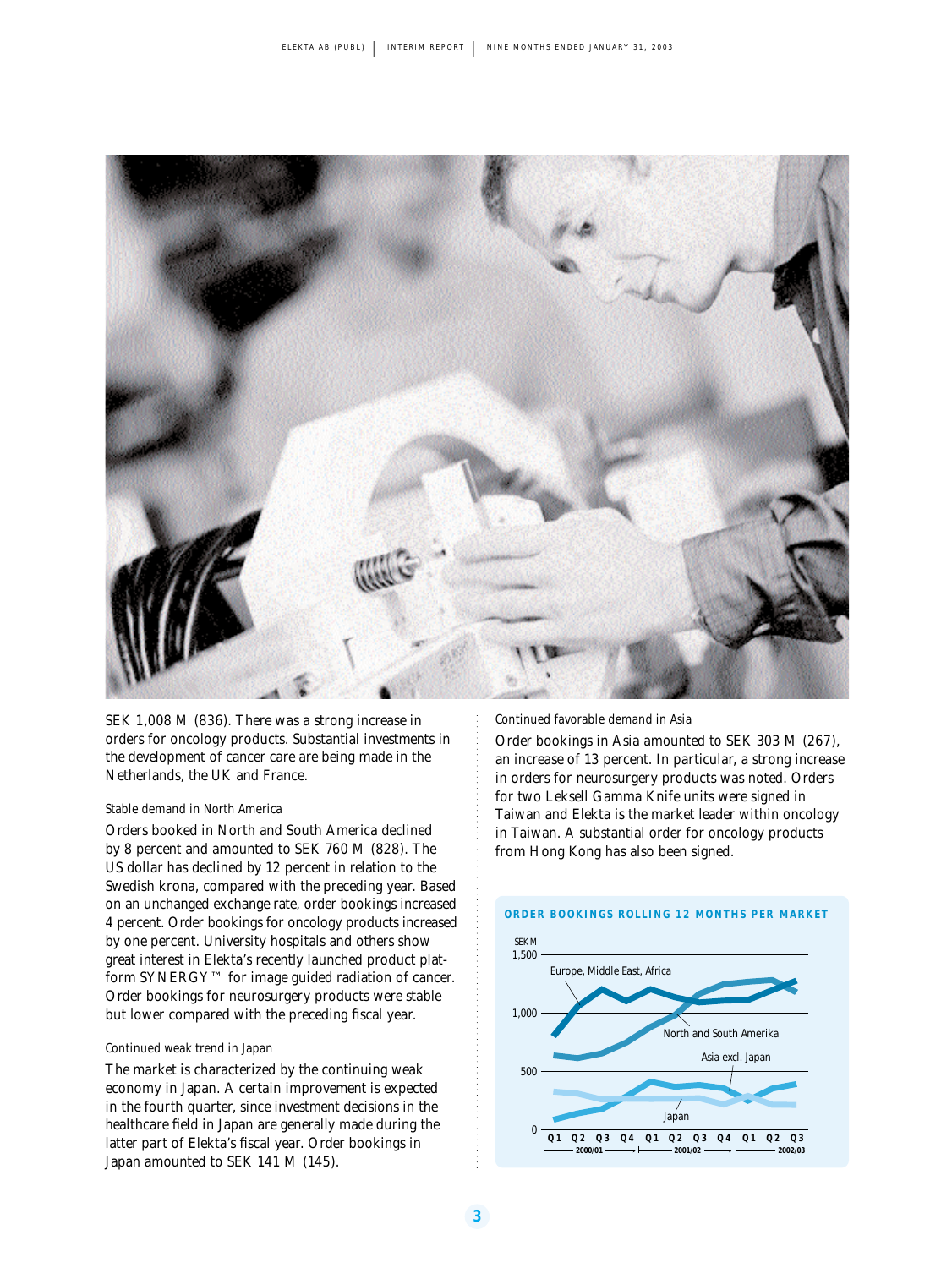| Income statement<br>SEK M               | 3 months<br>Nov-Jan<br>2002/03 | 3 months<br>Nov-Jan<br>2001/02 | 9 months<br>May-Jan<br>2002/03 | 9 months<br>May-Jan<br>2001/02 | 12 months<br>Feb-Jan<br>2002/03 | 12 months<br>May-April<br>2001/02 |
|-----------------------------------------|--------------------------------|--------------------------------|--------------------------------|--------------------------------|---------------------------------|-----------------------------------|
| Net sales                               | 678                            | 681                            | 2,037                          | 1,913                          | 2,862                           | 2,738                             |
| Cost of products sold                   | $-419$                         | $-407$                         | $-1,297$                       | $-1,184$                       | $-1,811$                        | $-1,698$                          |
| Gross income                            | 259                            | 274                            | 740                            | 729                            | 1,051                           | 1,040                             |
| Selling expenses                        | $-87$                          | $-102$                         | $-258$                         | $-269$                         | $-356$                          | $-367$                            |
| Administrative expenses                 | $-74$                          | $-88$                          | $-205$                         | $-216$                         | $-304$                          | $-315$                            |
| R&D expenses                            | $-38$                          | $-31$                          | $-99$                          | $-95$                          | $-148$                          | $-144$                            |
| Exchange differences in operation       | 28                             | $\mathbf{0}$                   | 57                             | $-16$                          | 66                              | $-7$                              |
| Operating result                        | 88                             | 53                             | 235                            | 133                            | 309                             | 207                               |
| <b>Financial net</b>                    | $\overline{2}$                 | 6                              | $\mathbf{1}$                   | 12                             | 3                               | 14                                |
| Income after financial items            | 90                             | 59                             | 236                            | 145                            | 312                             | 221                               |
| Taxes                                   | $-33$                          | $-18$                          | $-83$                          | $-51$                          | $-110$                          | $-78$                             |
| Minority                                | $\overline{2}$                 | $-6$                           | 4                              | $\mathbf{0}$                   | 6                               | $\overline{2}$                    |
| Net income                              | 59                             | 35                             | 157                            | 94                             | 208                             | 145                               |
| Earnings per share before dilution, SEK | 1.86                           | 1.09                           | 4.93                           | 3.04                           | 6.55                            | 4.66                              |
| Earnings per share after dilution, SEK  | 1.82                           | 1.07                           | 4.82                           | 3.00                           | 6.38                            | 4.56                              |

### Cash flow

| 87    | 71     | 236   | 184    | 317   | 265    |
|-------|--------|-------|--------|-------|--------|
| $-49$ | $-134$ | $-36$ | $-235$ | 71    | $-128$ |
| 38    | $-63$  | 200   | $-51$  | 388   | 137    |
| $-6$  | $-2$   | $-20$ | $-10$  | $-34$ | $-24$  |
| 32    | $-65$  | 180   | $-61$  | 354   | 113    |
| 240   |        | 241   | $-9$   | 240   | $-10$  |
| 266   | $-64$  | 401   | $-64$  | 567   | 102    |
|       |        |       |        |       |        |

## Balance sheet

| SEK M                                                  | Jan 31, 2003 | Jan 31, 2002 | April 30, 2002 |
|--------------------------------------------------------|--------------|--------------|----------------|
| Intangible fixed assets                                | 389          | 395          | 388            |
| Tangible fixed assets                                  | 79           | 89           | 87             |
| <b>Financial fixed assets</b>                          | 21           | 20           | 22             |
| Inventories                                            | 262          | 300          | 269            |
| Other current assets                                   | 1,200        | 1,266        | 1,234          |
| Liquid assets                                          | 937          | 370          | 536            |
| <b>Total assets</b>                                    | 2,888        | 2,440        | 2,536          |
| Shareholders' equity                                   | 1,397        | 1,234        | 1,272          |
| Minority                                               | $\mathbf{0}$ | 8            | 6              |
| <b>Provisions</b>                                      | 79           | 64           | 90             |
| Other interest-bearing liabilities                     | 255          | 40           | 35             |
| Interest-free liabilities                              | 1,157        | 1,094        | 1,133          |
| Total shareholders' equity, provisions and liabilities | 2,888        | 2,440        | 2,536          |

# Changes in shareholders' equity

| <b>SEK M</b>                           | Jan 31, 2003 | Jan 31, 2002 | April 30, 2002 |
|----------------------------------------|--------------|--------------|----------------|
| Opening balance                        | 1,272        | 678          | 678            |
| Changed accounting principles          |              | 209          | 209            |
| Conversion of debentures               |              | 229          | 229            |
| Option premiums and warrants exercised | 21           |              | 6              |
| <b>Translation differences</b>         | $-53$        | 21           | 5              |
| Net income                             | 157          | 94           | 145            |
| Closing balance                        | 1,397        | 1,234        | 1,272          |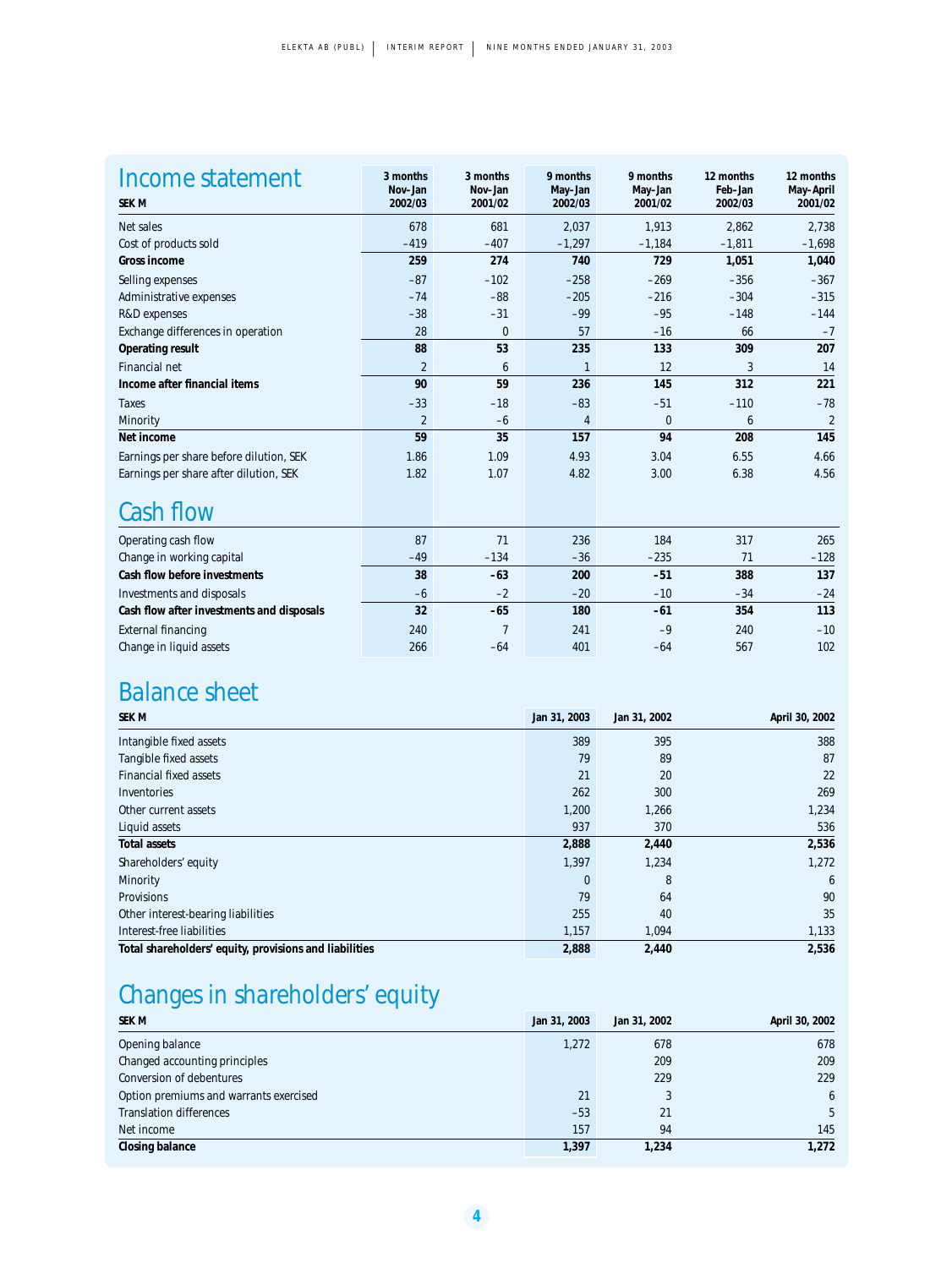| figures                                            |           |                                                                     |            |           |          |          |
|----------------------------------------------------|-----------|---------------------------------------------------------------------|------------|-----------|----------|----------|
|                                                    | 12 months | 12 months                                                           | 12 months* | 12 months | 9 months | 9 months |
|                                                    | May-Apr   | May-Apr                                                             | May-Apr    | May-Apr   | May-Jan  | May-Jan  |
|                                                    | 1999/2000 | 2000/01                                                             | 2000/01    | 2001/02   | 2001/02  | 2002/03  |
| Order bookings, SEK M                              | 1.877     | 2,402                                                               | 2,402      | 2,927     | 2,076    | 2,212    |
| Net sales, SEK M                                   | 1.789     | 2,160                                                               | 2,160      | 2,738     | 1,913    | 2,037    |
| Items affecting comparability, SEK M               | 19        |                                                                     |            |           |          |          |
| Operating result, SEK M                            | $-37$     | 92                                                                  | 92         | 207       | 133      | 235      |
| Operating margin, %                                | $-2$      | 4                                                                   | 4          | 8         | 7        | 12       |
| Profit margin, %                                   | $-4$      | 3                                                                   | 3          | 8         | 8        | 12       |
| Shareholders' equity, SEK M                        | 576       | 678                                                                 | 887        | 1,272     | 1,234    | 1,397    |
| Capital employed, SEK M                            | 905       | 959                                                                 | 1,178      | 1,313     | 1,282    | 1,652    |
| Equity/assets ratio, %                             | 31        | 33                                                                  | 39         | 50        | 51       | 48       |
| Return on shareholders' equity, % **               | $-22$     | 10                                                                  | 5          | 13        | 12       | 16       |
| Return on capital employed, % **                   | $-3$      | 12                                                                  | 10         | 19        | 19       | 23       |
| * Destated for responsible reductors for fortunes. |           | $\pm \pm 0$ and $\pm \pm 0$ and $\pm 0$ and $\pm 0$ and $\pm \pm 1$ |            |           |          |          |

Restated for new accounting principles for taxes. \*\* Based on rolling 12 months.

| Per share data                           |           |           |            |           |          |          |
|------------------------------------------|-----------|-----------|------------|-----------|----------|----------|
|                                          | 12 months | 12 months | 12 months* | 12 months | 9 months | 9 months |
|                                          | May-Apr   | May-Apr   | May-Apr    | May-Apr   | Maj-Jan  | Maj-Jan  |
|                                          | 1999/2000 | 2000/01   | 2000/01    | 2001/02   | 2001/02  | 2002/03  |
| Earnings per share before dilution, SEK  | $-4.24$   | 2.21      | 1.52       | 4.66      | 3.04     | 4.93     |
| Earnings per share after dilution, SEK   | $-1.17$   | 2.70      | 1.89       | 4.56      | 3.00     | 4.82     |
| Cash flow per share before dilution, SEK | 2.30      | 8.11      | 8.11       | 3.64      | $-1.98$  | 5.63     |
| Cash flow per share after dilution, SEK  | 3.13      | 7.90      | 7.90       | 3.63      | $-1.88$  | 5.51     |
| Shareholders' equity per share           |           |           |            |           |          |          |
| before dilution, SEK                     | 20.68     | 24.33     | 31.84      | 40.03     | 38.93    | 43.37    |
| after dilution, SEK                      | 24.90     | 28.43     | 35.03      | 39.89     | 38.85    | 43.19    |
| Interest on converted debentures         |           |           |            |           |          |          |
| net after tax, SEK M                     | 45        | 24        | 17         | 3         | 3        |          |
| Average number of shares                 |           |           |            |           |          |          |
| before dilution, 000s                    | 18,263    | 27.854    | 27,854     | 31,048    | 30,819   | 31,951   |
| after dilution, 000s                     | 27,787    | 31,662    | 31,662     | 32,504    | 32,410   | 32,677   |
| Number of shares at closing              |           |           |            |           |          |          |
| before dilution, 000s                    | 27,854    | 27,854    | 27,854     | 31, 765   | 31,705   | 32,206   |
| after dilution, 000s                     | 31,662    | 31,662    | 31,662     | 33,084    | 33,084   | 32,988   |

\* Restated for new accounting principles for taxes.

#### **Accounting principles**

Application of RR15, the Swedish Financial Accounting Standards Council's new recommendation regarding intangible assets resulted in a change of accounting principles for Elekta, which has previously expensed all research and development expenditures. Elekta's application of the new rules mean that very high demands are placed before any expenditures for development shall be reported as an asset. For example, the technical functionality of a new product must be proven before expenditures for this development are reported as an asset. The transition rules for this recommendation mean that no retroactive adjustment is made.

Otherwise, the accounting principles applied are the same as those used in Elekta's most recent year-end report. This interim report was prepared in accordance with Recommendation RR20 on Interim Reports, issued by the Swedish Financial Accounting Standards Council.

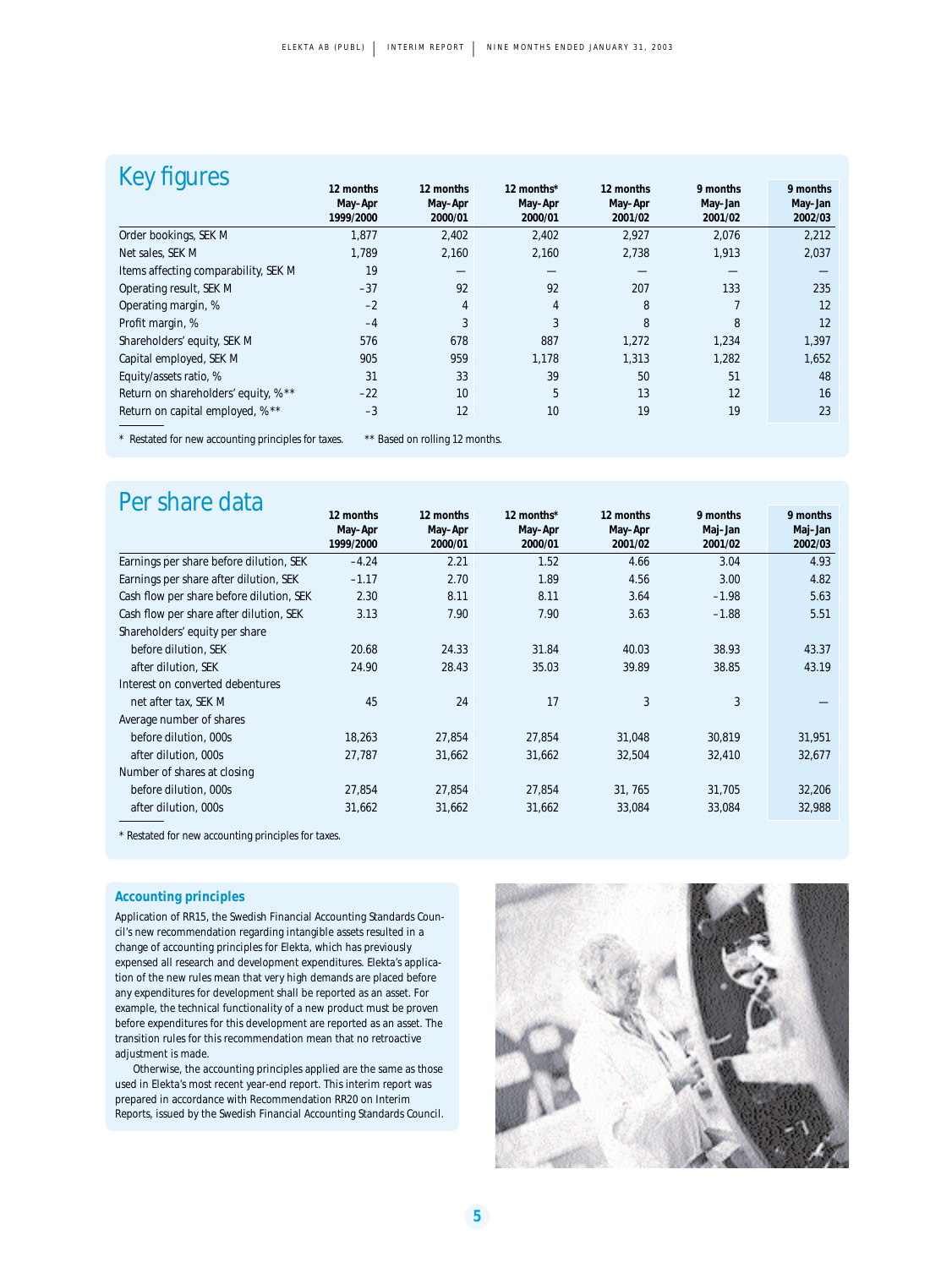

#### **Net sales**

Consolidated net sales increased by 6 percent, to SEK 2,037 M (1,913). Exchange-rate movements had a negative impact of 9 percent on net sales. Net sales of oncology products increased by 13 percent, to SEK 1,446 M (1,279), and neurosurgery products declined by 7 percent, to SEK 591 M (634). Net sales of after-market products and services increased by 11 percent, to SEK 605 M (545), and accounted for 30 (28) percent of the Group total.

Net sales during the third quarter of the fiscal year amounted to SEK 678 M (681).

Calculated on a rolling 12-month basis, net sales increased by 9 percent, to SEK 2,862 M.

#### **Result**

Operating profit improved by SEK 102 M, to SEK 235 M (133). The improvement was attributable to increased volume and productivity, primarily in the oncology sector. The operating margin improved to 12 percent (7). Calculated on a rolling 12-month basis, the operating margin was 11 percent.

The strong currency changes during the period have only marginally affected the operating profit. Elekta hedges its contracted net flows using forward contracts over an 18-months period. With unchanged exchange rates between the years net sales had increased by 17 percent and gross margin had been unchanged, 38 percent.

Investments in research and development increased by 34 percent, to SEK 127 M (95), equal to 6 (5) percent of net sales. In accordance with Recommendation RR15 of the Swedish Financial Accounting Standards Council, SEK 29 M has been capitalized for certain specific projects while the remainder has been expensed. Amortization of capitalized development amounts to SEK 1 M. See Accounting principles on page 5.

Net financial expense amounted to SEK 1 M (12), including net interest income of SEK 6 M (interest expense: 1). Earnings from participations in associated companies in an amount of SEK 8 M (10) and exchange rate losses amounting to SEK 13 M (gain: 3) were included.

Profit after net financial items improved by 63 percent to SEK 236 M (145). Profit after taxes increased to SEK 157 M (94).



Earnings per share during the nine-month period amounted to SEK 4.93 (3.04) before dilution and to SEK 4.82 (3.00) after dilution.

The return on equity amounted to 16 (12) percent and the return on capital employed to 23 (19) percent.

#### **Investments and depreciation**

Investments in intangible and tangible fixed assets amounted to SEK 56 M (19). Amortization/depreciation of intangible and tangible assets amounted to SEK 46 M (47).

### Net sales

| <b>SEK M</b>                | Quarter 3<br>2002/03 | Quarter 3<br>2001/02 | 9 months<br>2002/03 | 9 months<br>2001/02 | Change,<br>% | 12 months<br>2001/02 |
|-----------------------------|----------------------|----------------------|---------------------|---------------------|--------------|----------------------|
| Europe, Middle East, Africa | 251                  | 304                  | 780                 | 835                 | $-7$         | 1.195                |
| North and South America     | 257                  | 198                  | 847                 | 571                 | 48           | 877                  |
| Japan                       | 59                   | 98                   | 125                 | 209                 | $-40$        | 303                  |
| Asia excl. Japan            | 111                  | 81                   | 285                 | 298                 | $-4$         | 363                  |
| Group                       | 678                  | 681                  | 2,037               | 1,913               | 6            | 2,738                |
| of which                    |                      |                      |                     |                     |              |                      |
| Oncology                    | 479                  | 436                  | 1,446               | 1,279               | 13           | 1,848                |
| Neurosurgery                | 199                  | 245                  | 591                 | 634                 | $-7$         | 890                  |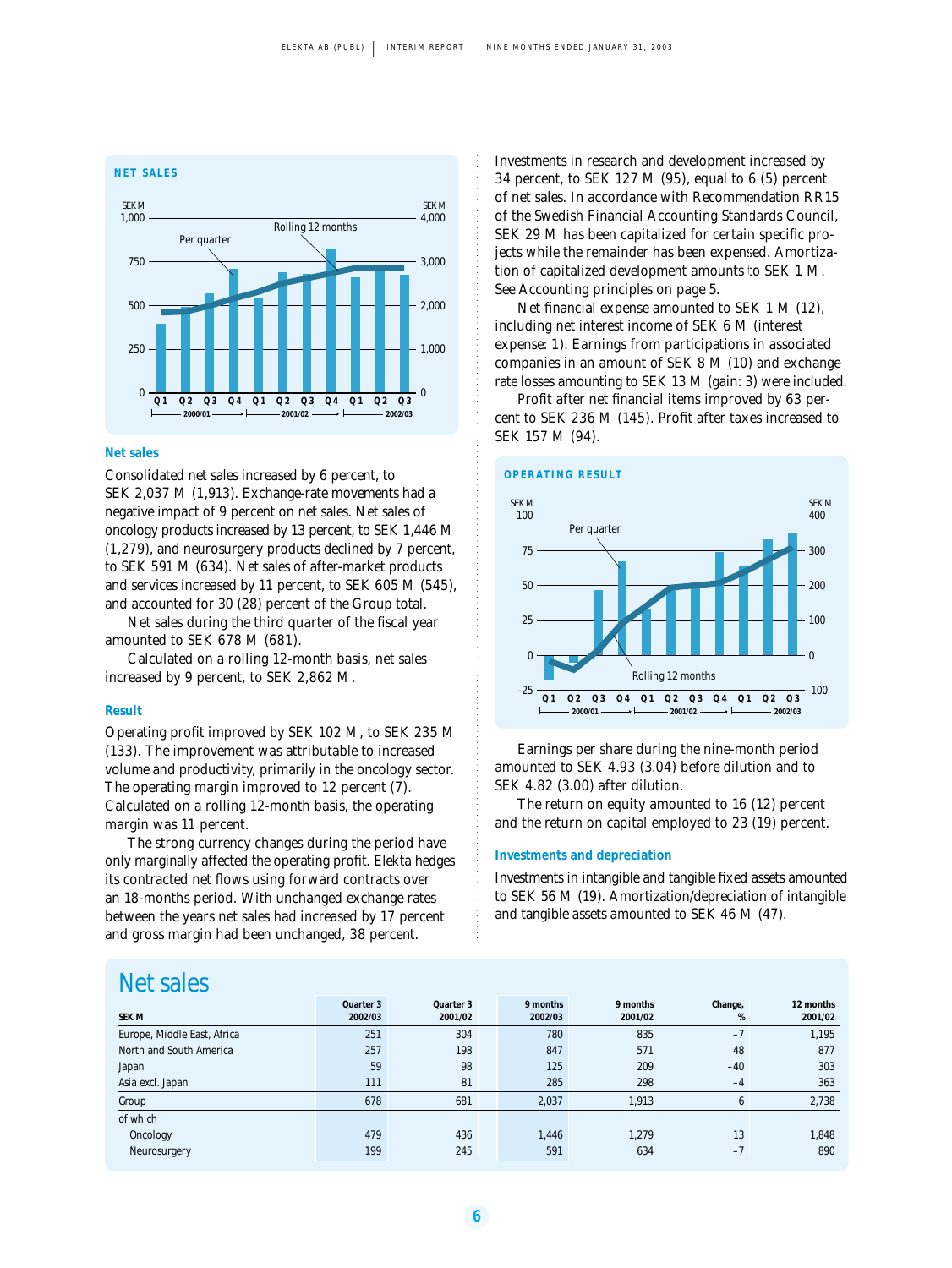#### **Liquidity and financial position**

Cash flow before investments was strong and amounted to SEK 200 M (neg: 51). Cash flow after investments and divestments amounted to SEK 180 M (neg: 61).

Liquid assets as of January 31, 2003 amounted to SEK 937 M, compared with SEK 536 M on April 30, 2002. SEK 67 M of Elekta's bank balances was pledged, primarily in the form of guarantees for customer advances received.

Interest-bearing liabilities amounted to SEK 255 M, compared with SEK 35 M on April 30, 2002. In December 2002, Elekta assumed a long-term loan of USD 27 M from NIB Nordic Investment Bank to increase future freedom of action.

The equity/assets ratio was 48 percent.

During the first nine months of the year 441,075 new Series B shares were subscribed through the exercise of warrants allotted within the framework of Elekta's established stock options program. As of February 11, the total number of Elekta shares was 32,221,442.



#### **Patent dispute**

In the ongoing patent dispute in the US, Elekta has appealed the judgment in a lower court and issued a surety bond of USD 25 M, corresponding to the amount of damages ordered in the lower court. The counterparty has not issued any objection to the amount of the bond, but the judge has not definitively ruled on the amount. The likelihood that the judge will change the amount is currently considered minimal. Elekta estimates that the appeal process will take two to three years.

In the preceding year, Elekta reserved SEK 20 M for anticipated costs of patent disputes during the 2002/03 fiscal year. On January 31, 2003, SEK 6 M of this reserve remained, which is expected to cover costs for the fourth quarter.

#### **Company acquisition**

Elekta has in accordance with a press release March 10, 2003 signed an agreement to acquire the shares in the magnetoencephalgraphy (MEG) company, Neuromag Oy *The Company's auditors have not reviewed this interim report.*



of Helsinki, Finland for an amount of approximately EUR 4 million. The acquisition of Neuromag is expected to contribute positively to Elekta's earnings per share during fiscal year 2003/04.

#### **Employees**

The average number of employees in the Group was 997 (898). The number of employees at the end of the period was 1,023 compared with 989 as of April 30, 2002.

#### **Parent Company**

The Parent Company's operations comprise management of the Group, Groupwide functions and financial management. The average number of employees was 16 (13).

Following approval by the District Court to implement a decision by the Annual General Meeting on September 30, 2002, the share premium reserve was reduced by SEK 900 M through a transfer to an unrestricted reserve.

#### **Future prospects**

Elekta assesses that, even given the present currency situation, net sales for the 2002/03 fiscal year will be somewhat higher than in the preceding fiscal year. The operating margin for the full 2002/03 fiscal year is estimated to remain at the present level.

#### **Financial information**

The report on operations for the 2002/03 fiscal year will be released on June 18, 2003.

STOCKHOLM MARCH 11, 2003 ELEKTA AB (PUBL)

**Laurent Leksell, PhD Econ President**